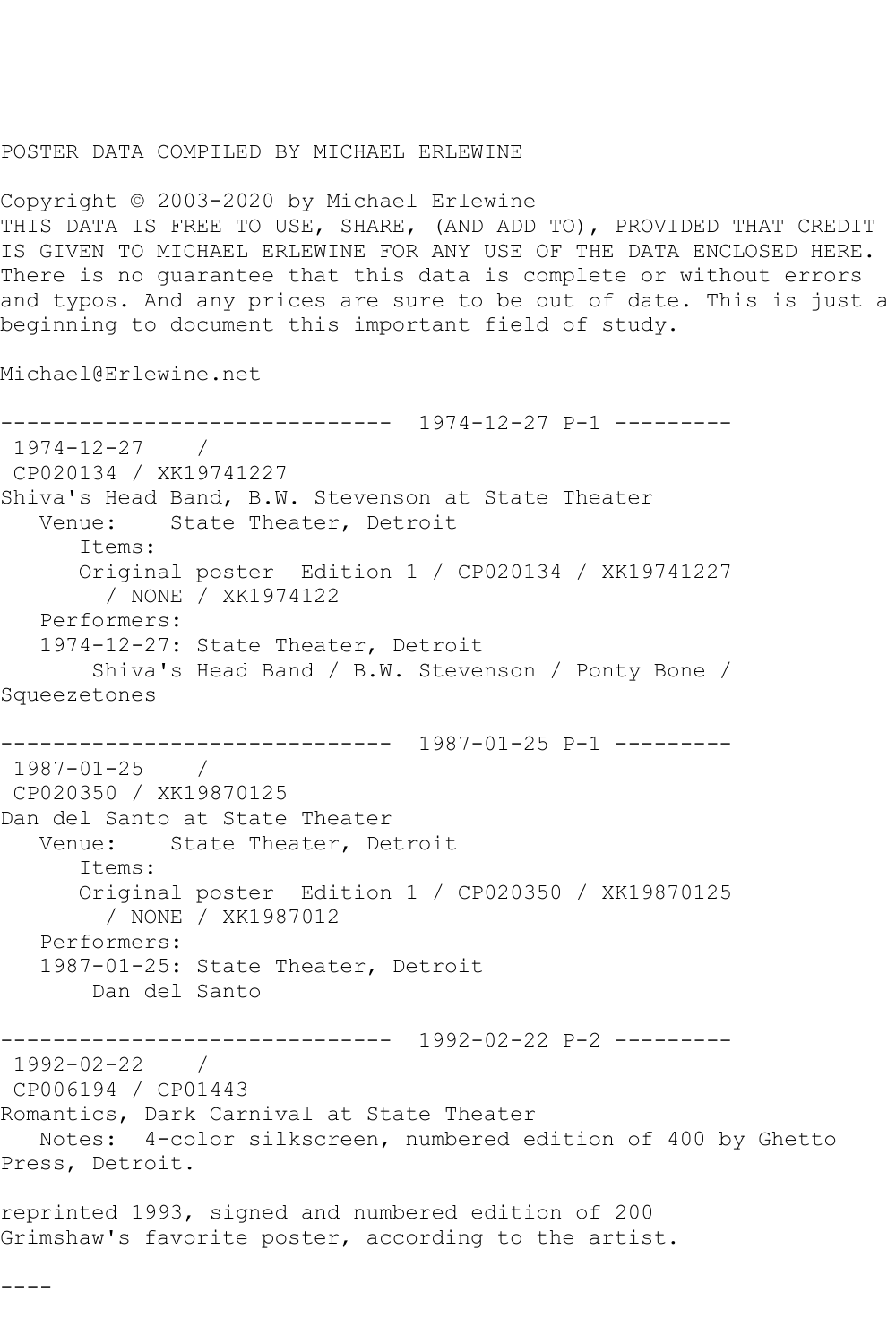I bought a few of these posters from the first edition from Kris Dorris in the early 90's He also sold me a few of an additional run done at the same time as the first edition. They are done using a psychedelic inking style he was working with at the time. So the yellow area is a swirling multi hued pattern. The edition was only 28 and they were signed and numbered by Gary. I may be able to unearth one for you to post an image of on the site. Chris used the same technique on the show poster he did for my show with Lee Conklin. -- Moxie Gusto

 Private Notes: Grimshaw Artist: Gary Grimshaw<br>Venue: State Theater State Theater, Detroit Items: Original poster Edition 1 / CP006194 / CP01443 (13 x 19) Price: 100.00 Original poster Edition 2 / CP006194 Price: 45.00 / CP013382 / GG19920222 / NONE / GG1992022 Performers: 1992-02-22: State Theater, Detroit Romantics / Dark Carnival / Rationals / Goober and the Peas / Loudhouse / Notorious Johnnies / Wayne Kramer / Dee Dee Ramone / SRC - Scot Richard Case / Mc Dave Miller / When People Were Shorter and Lived Near ------------------------------ 1992-02-22 P-1 --------- 1992-02-22 / CP014682 / MARM495 Rob Tyner, Romantics at State Theater Event: Kick Out The Jams, Tribute To Rob Tyner at The State Theater, Detroit<br>Venue: Sta State Theater, Detroit Items: Original poster Edition 1 / CP014682 / MARM495 (13 x 19) Performers: 1992-02-22: State Theater, Detroit Rob Tyner / Romantics / Watne Kramer / Dee Dee Ramone / Rationals / Goober and the Peas / Dark Carnival / Nortorious Johnnys / Loudhouse / Jeff Grand and Grandmasters / Eddie Harsch / Mimi Harris / Johnny Allen / Marshall Gannia Band / Ox / Rob Tyner JR. / Blanks 1992-02-23: Alvin's Twilite Bar Mick Vranich / Jim Gustafson / Vertical Pillows

------------------------------ 1992-02-22 P ---------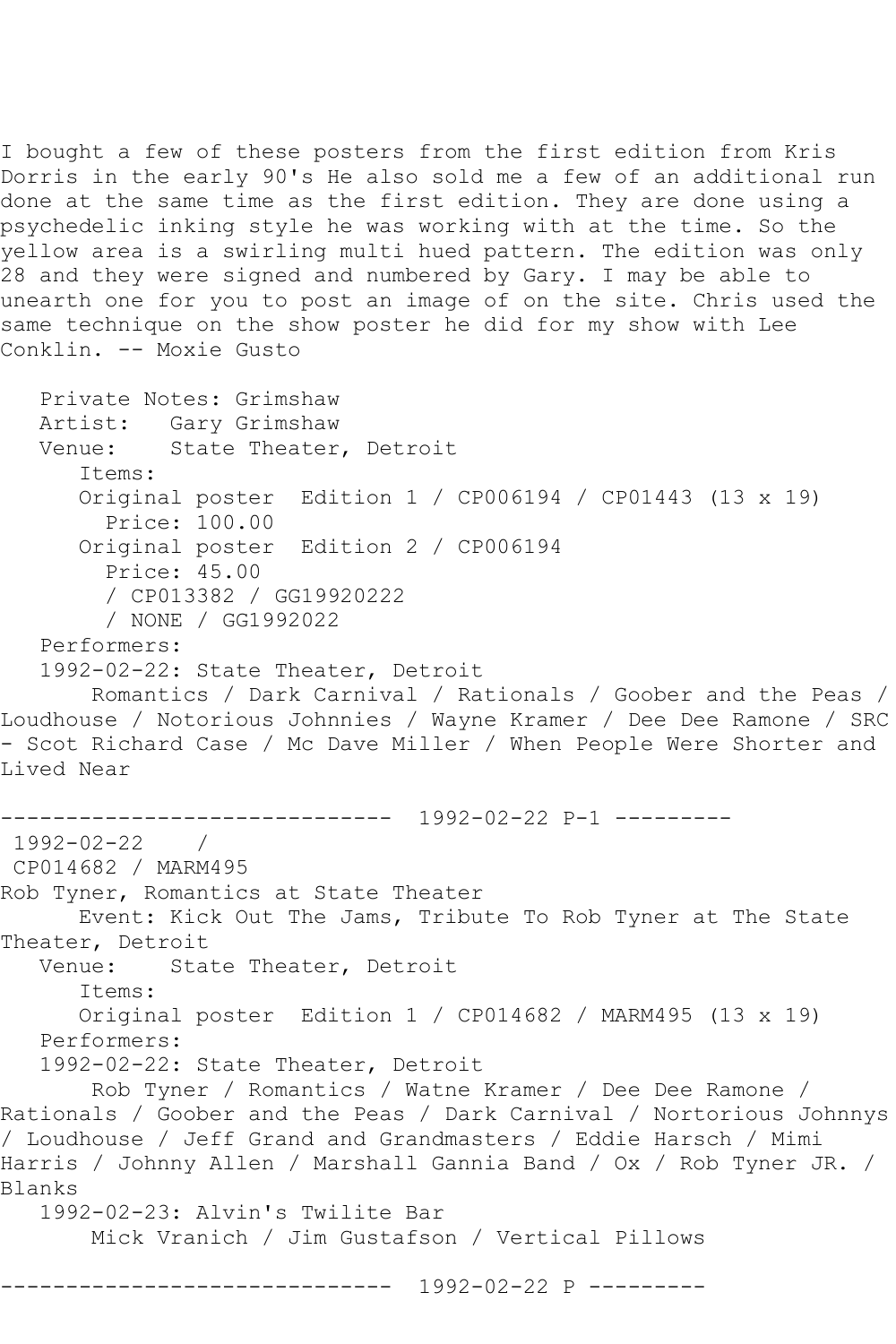1992-02-22 / CP061169 / CP061169 Romantics, Dark Carnival at State Theater Benefit: Kick out the Jams a Tribute to Rob Tyner / MC Dave Miller<br>Artist: Artist: Gary Grimshaw<br>Venue: State Theater State Theater Promoter: Friends of Robin Tyner Items: Original poster / CP061169 / CP061169 (13 x 19) Performers: 1992-02-22: State Theater Romantics / Dark Carnival / Rationals / Goober and the Peas / Loudhouse / Notorious Johnnies / When People Where Shorter and Lived Near the Water / Wayne Kramer / Dee Dee Ramone / Scot Richardson ------------------------------ 1993-03-08 P --------- 1993-03-08 / CP061255 / CP061255 House of Pain at Deep Ellum Notes: Limited edition of 500. Benefit: Liquor Store World Tour Artist: Frank Kozik<br>Venue: Deep Ellum Deep Ellum Items: Original poster / CP061255 / CP061255 (22-1/2 x 35) Notes: Limited Edition of 500 Performers: 1993-03-08: Deep Ellum House of Pain 1993-03-09: Back Room, Austin 1993-03-10: Barubas 1993-03-11: Vatican 1993-03-12: Tipitinas 1993-03-13: Club 616 1993-03-14: Spinnaker 1993-03-15: Florida Theater 1993-03-16: Edge 1993-03-17: Edge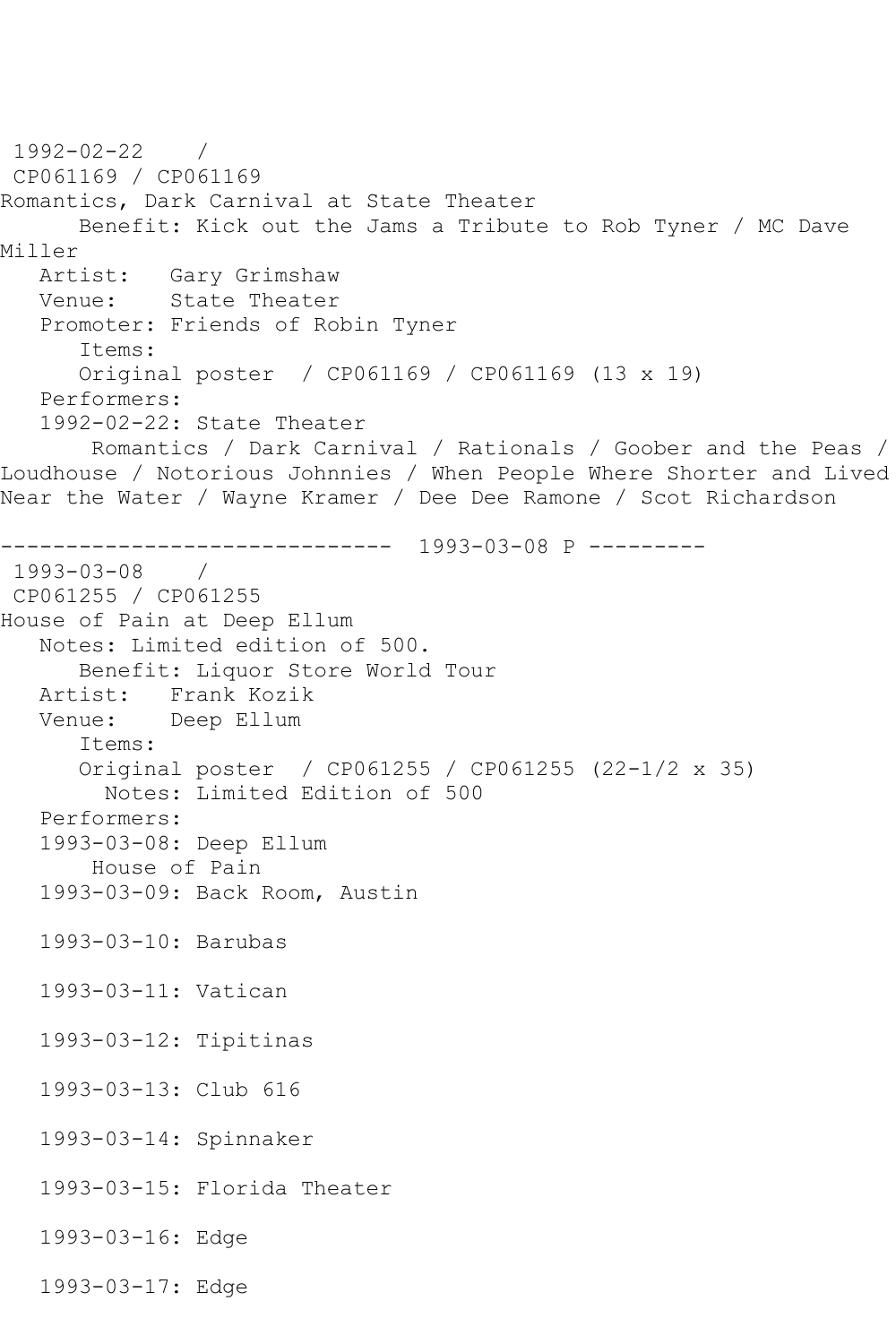- 1993-03-18: Asylum
- 1993-03-19: Ritz
- 1993-03-20: Bayfront Park
- 1993-03-22: Masquerade
- 1993-03-23: Rocky's
- 1993-03-24: Peppermint Beach Club
- 1993-03-25: W.U.S.T. Hall
- 1993-03-26: Hammerjack's
- 1993-03-27: Roseland
- 1993-03-28: Trocadero
- 1993-03-29: Toad's Place
- 1993-03-30: Channel
- 1993-03-31: Concert Hall
- 1993-04-01: Metropole
- 1993-04-02: State Theater
- 1993-04-03: Vic Theater
- 1993-04-04: Rave Theater
- 1993-04-05: 1st Avenue (704 1st Ave. N.)
- 1993-04-07: Gothic
- 1993-04-08: DV8
- 1993-04-09: Mardi Gras
- 1993-04-10: La Luna
- 1993-04-11: 86th Street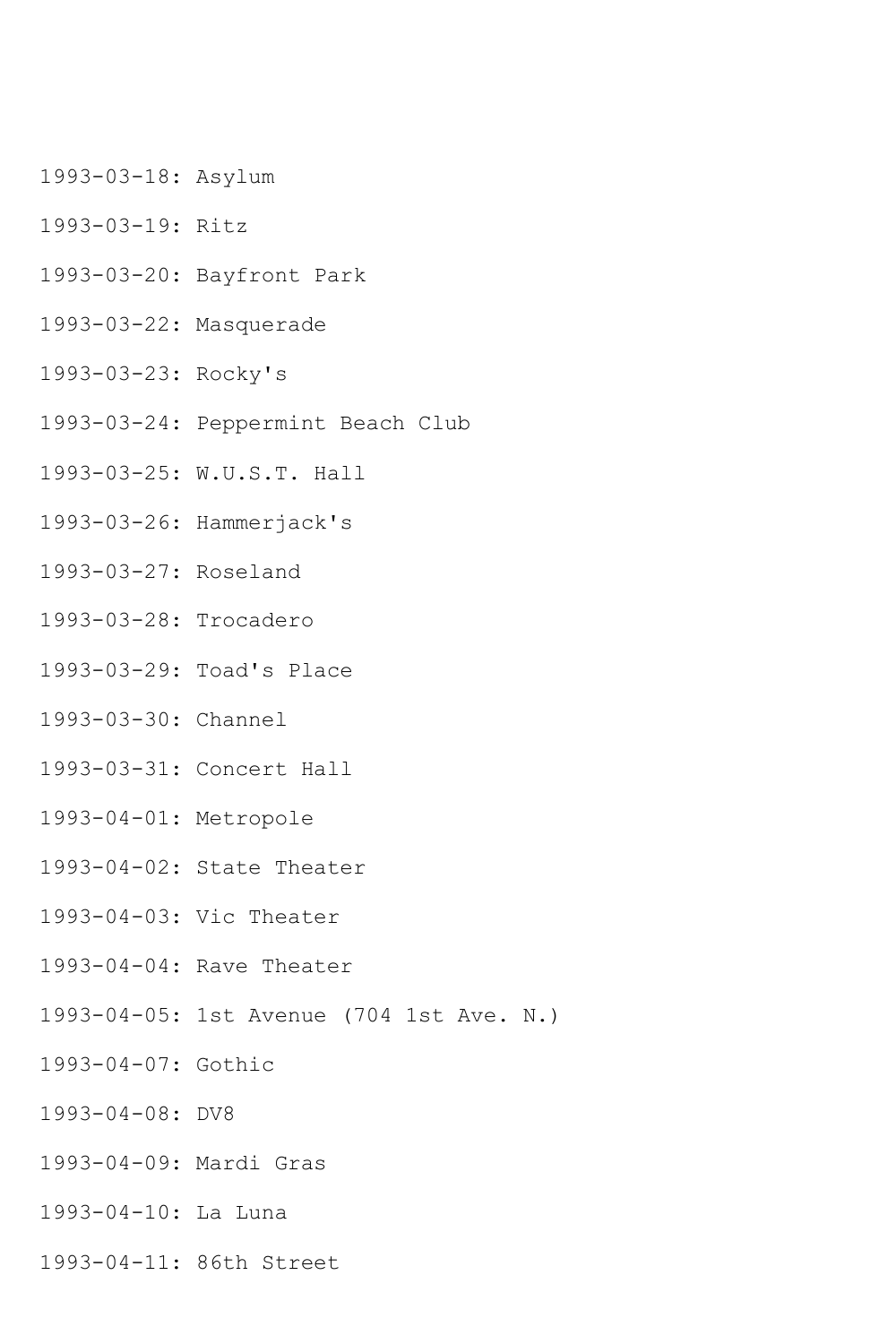```
 1993-04-12: Oz
   1993-04-14: Warfield Theater
    1993-04-16: Iguana's
    1993-04-17: Civic
                  ------------------------------ 1993-04-08 P-1 ---------
1993-04-08 / 
CP006198 / CP01447
2nd Annual Motor City Music Awards
   Private Notes: Grimshaw
       Series: 2nd Annual
   Artist: Gary Grimshaw
   Venue: State Theater, Detroit
       Items:
       Original poster Edition 1 / CP006198 / CP01447
         Price: 25.00
         / CP018572 / THJME0070
    Performers:
    1993-04-08: State Theater, Detroit
         ------------------------------ 1993-07-10 P ---------
1993-07-10 / 
CP043193
Black Light Night at Club X
   Private Notes: Arminski
   Artist: Mark Arminski
   Venue: Club X
    Promoter: Ghetto Press
       Items:
       Original poster / CP043193
         Price: 25.00
   Performers:
    1993-07-10: Club X
        State Theater, Detroit
        Vudu Theater
------------------------------ 1993-10-06 P-1 ---------
1993-10-06 / 
CP043195
Iggy Pop, Cop Shoot Cop at State Theater
   Notes: This item appears in the book 'The Art of Modern Rock' as 
AMR # 083
```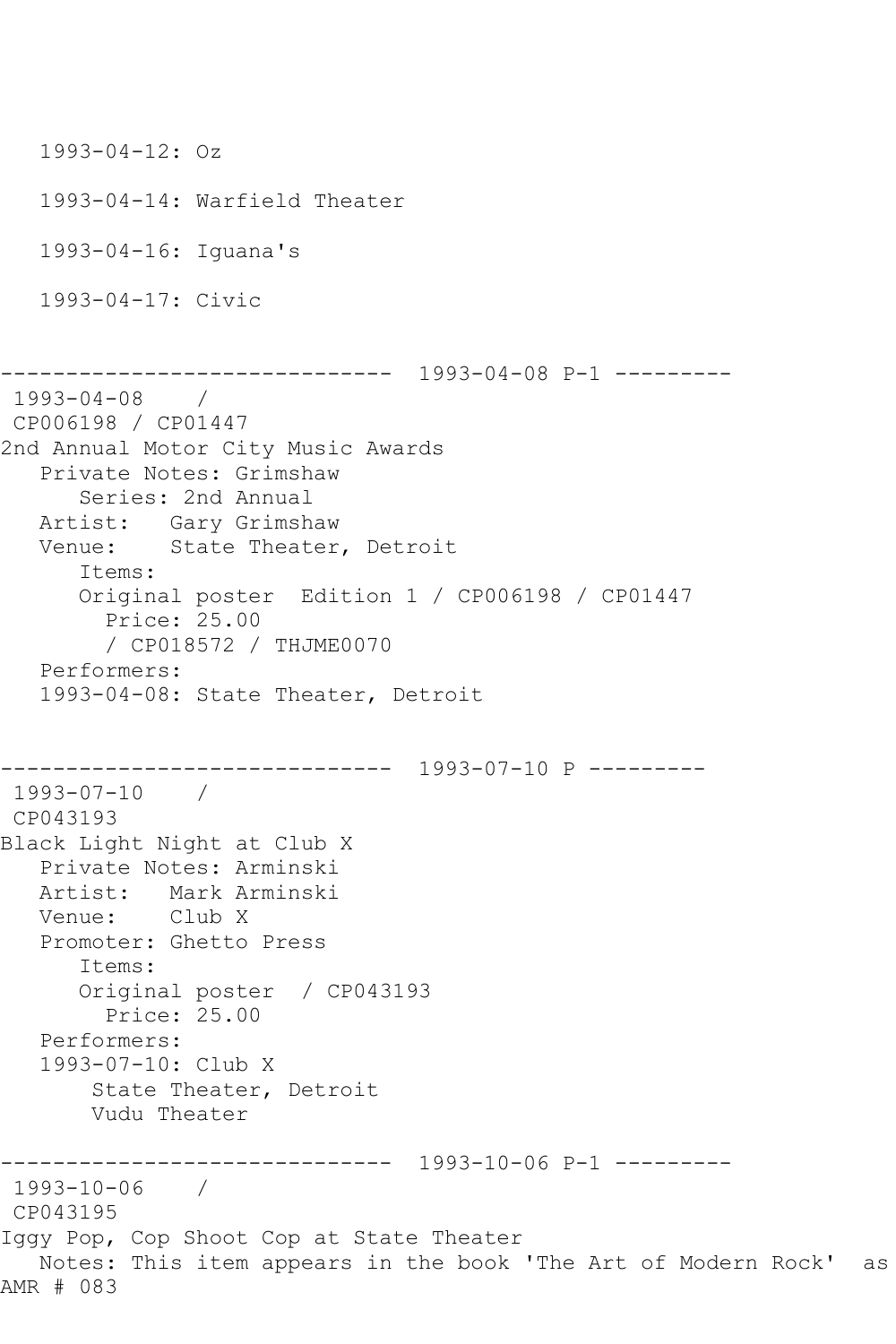Private Notes: Arminski Artist: Mark Arminski Venue: State Theater, Detroit Items: Original poster Edition 1 / CP043195 Price: 150.00 Performers: 1993-10-06: State Theater, Detroit Iggy Pop / Cop Shoot Cop ------------------------------ 1993-12-04 P-1 --------- 1993-12-04 / CP003510 / ARM1003 11th Annual Detroit Music Awards Series: 11th Annual Artist: Mark Arminski Venue: State Theater, Detroit Items: Original poster Edition 1 / CP003510 / ARM1003 Performers: 1993-12-04: State Theater, Detroit ------------------------------ 1993-12-04 P-1 --------- 1993-12-04 / CP009031 / CP06052 11th Annual Detroit Music Awards Private Notes: Arminski Series: 11th Annual Artist: Mark Arminski Venue: State Theater, Detroit Items: Original poster Edition 1 / CP009031 / CP06052 Price: 30.00 / CP003511 / ARM1004 Performers: 1993-12-04: State Theater, Detroit ------------------------------ -MA-011 1994-11-19 P-1 --------- 1994-11-19 / MA-011 CP007467 / CP02711 Bobcat Goldthwait (MC), Club X at State Theater Private Notes: Arminski Benefit: 12th Annual Series: 12th Annual Artist: Mark Arminski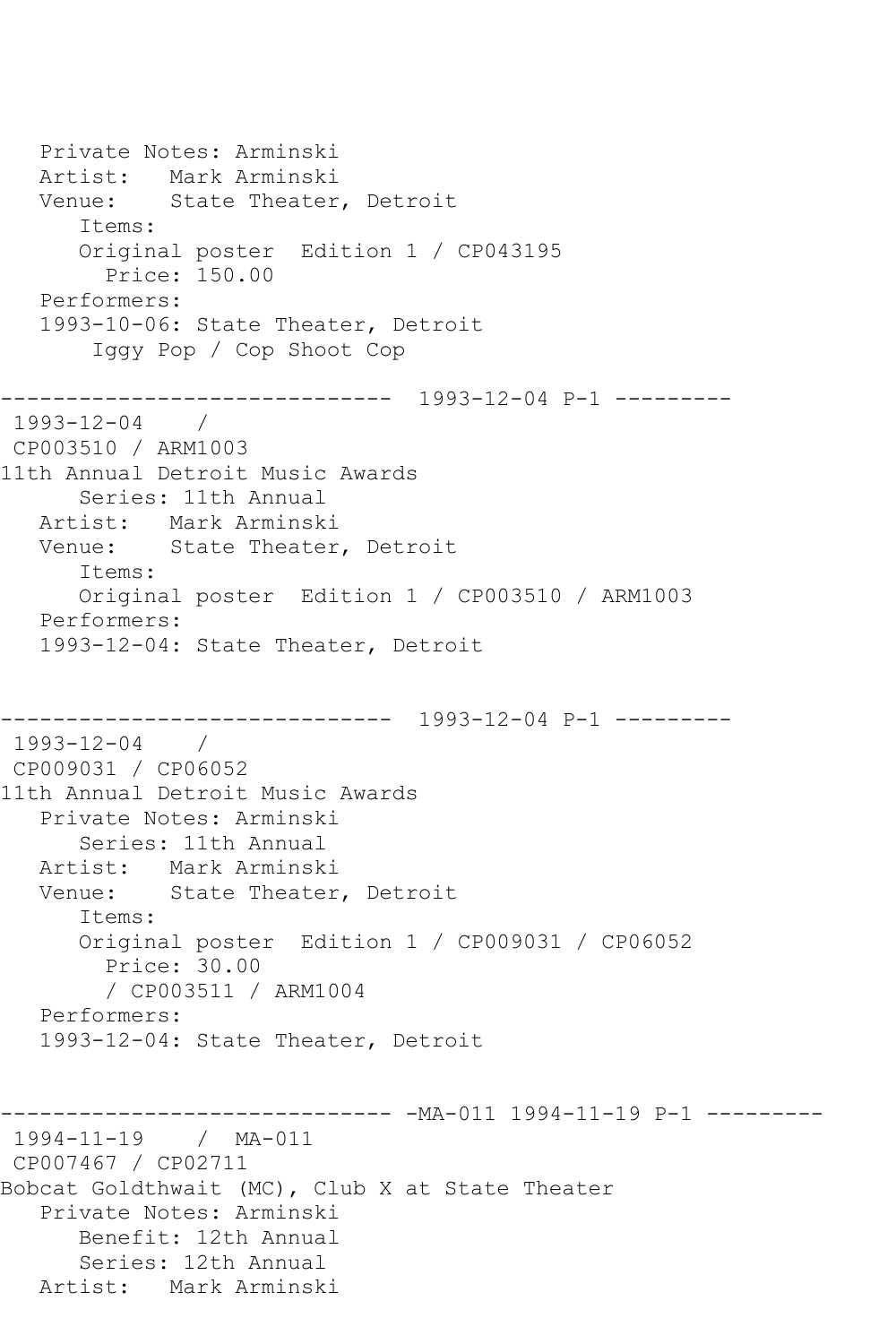Venue: State Theater, Detroit Items: Original poster -MA-011 Edition 1 / CP007467 / CP02711 Price: 50.00 Handbill -MA-011 Edition 1 / CP008652 / CP03897 -MA-011 / NONE / ARM011 Performers: 1994-11-19: State Theater, Detroit Bobcat Goldthwait (MC) / Club X / Wig / Rootbox / Skinhorse / Tyrone's Power Wheel ------------------------------ -MA-032 1995-04-24 P-1 --------- 1995-04-24 / MA-032 CP007488 / CP02732 Siouxsie and the Banshees, Spiritualized at State Theater Notes: This item appears in the book 'The Art of Modern Rock' as AMR # 002.1 Private Notes: Arminski N/A Artist: Mark Arminski Venue: State Theater, Detroit Items: Original poster -MA-032 Edition 1 / CP007488 / CP02732 Handbill -MA-032 Edition 1 / CP008694 / CP03939 -MA-032 / NONE / ARM032 Performers: 1995-04-24: State Theater, Detroit Siouxsie and the Banshees / Spiritualized ------------------------------ 1995-06-12 P-1 --------- 1995-06-12 / CP006110 / CP01359 King Crimson, Trey Gunn at State Theater Private Notes: Michigan \*<br>Venue: State Theater, State Theater, Detroit Items: Original poster Edition 1 / CP006110 / CP01359 / CP014659 / MARM472 Performers: 1995-06-12: State Theater, Detroit King Crimson / Trey Gunn / Pat Mastelloto / Adrian Belew / Tony Levin / Bill Bruford / Robert Fripp ------------------------------ -MA-044 1995-08-05 P-1 --------- 1995-08-05 / MA-044 CP007500 / CP02744 Bjork, Coba at State Theater Private Notes: Arminski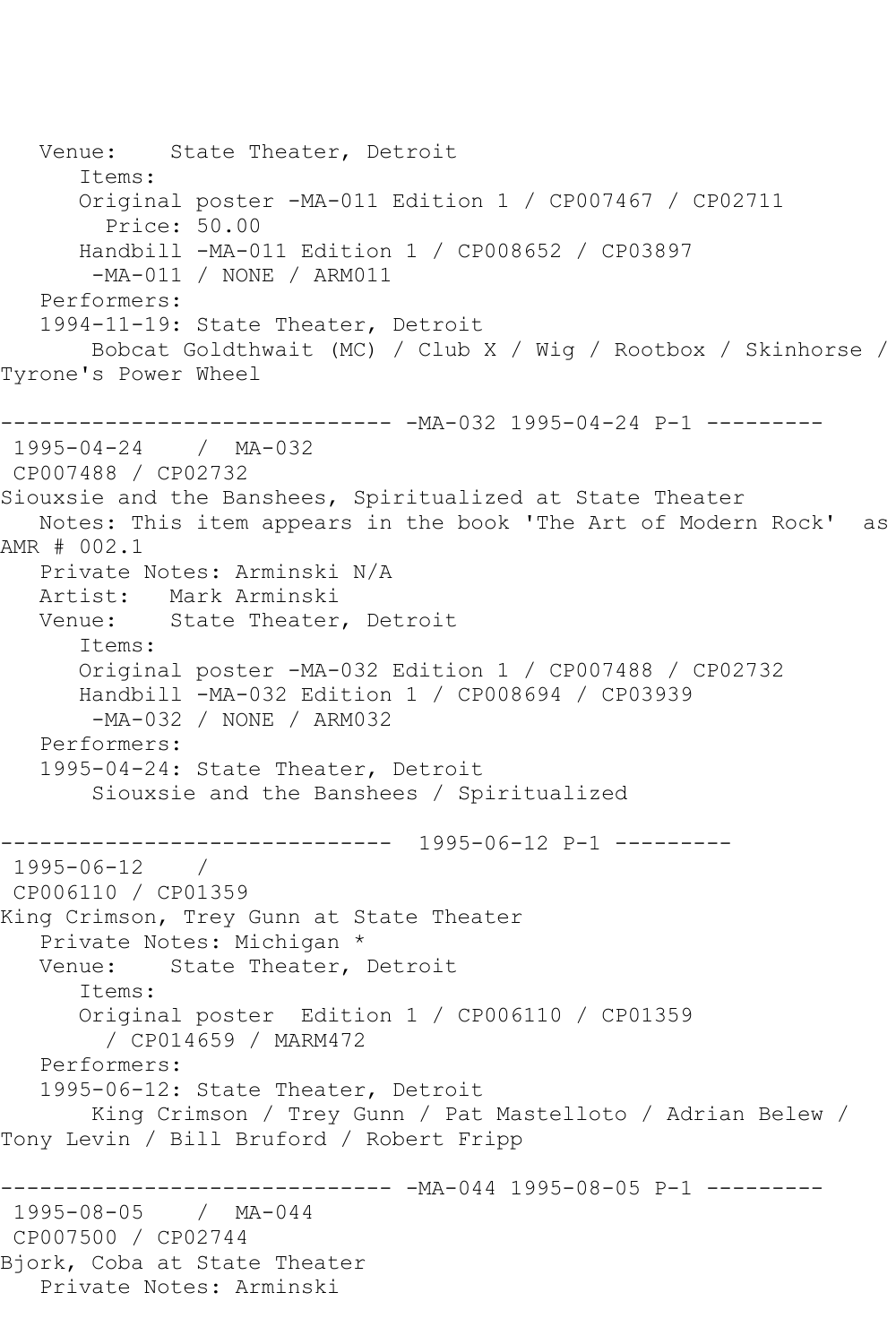Artist: Mark Arminski Venue: State Theater, Detroit Items: Original poster -MA-044 Edition 1 / CP007500 / CP02744 Price: 200.00 Handbill -MA-044 Edition 1 / CP008693 / CP03938 -MA-044 / NONE / ARM044 Performers: 1995-08-05: State Theater, Detroit Bjork / Coba / DJ Aphex Twin ------------------------------ -MA-046 1995-08-22 P-1 --------- 1995-08-22 / MA-046 CP007502 / CP02746 Bush, Spiritualized at State Theater Private Notes: Arminski Artist: Mark Arminski Venue: State Theater, Detroit Items: Original poster -MA-046 Edition 1 / CP007502 / CP02746 Price: 100.00 Handbill -MA-046 Edition 1 / CP008695 / CP03940 -MA-046 / NONE / ARM046 Performers: 1995-08-22: State Theater, Detroit Bush / Spiritualized / Toadies ------------------------------ -MA-058-B 1995-11-29 P-1 --------- 1995-11-29 / MA-058-B CP007514 / CP02758 King Crimson, Robert Fripp at State Theater Private Notes: Arminski Artist: Mark Arminski<br>Venue: State Theater State Theater, Detroit Items: Original poster -MA-058-B Edition 1 / CP007514 / CP02758 Price: 75.00 Handbill -MA-058-B Edition 1 / CP008707 / CP03952 Price: 20.00 Handbill -MA-058-B Edition 1 / CP008708 / CP03953 Var. V Price: 20.00 -MA-058-B / CP003502 / ARM058B -MA-058-B / NONE / ARM058 Performers: 1995-11-29: State Theater, Detroit King Crimson / Robert Fripp / Trey Gunn / Pat Mastelloto / Adrian Belew / Tony Levin / Bill Bruford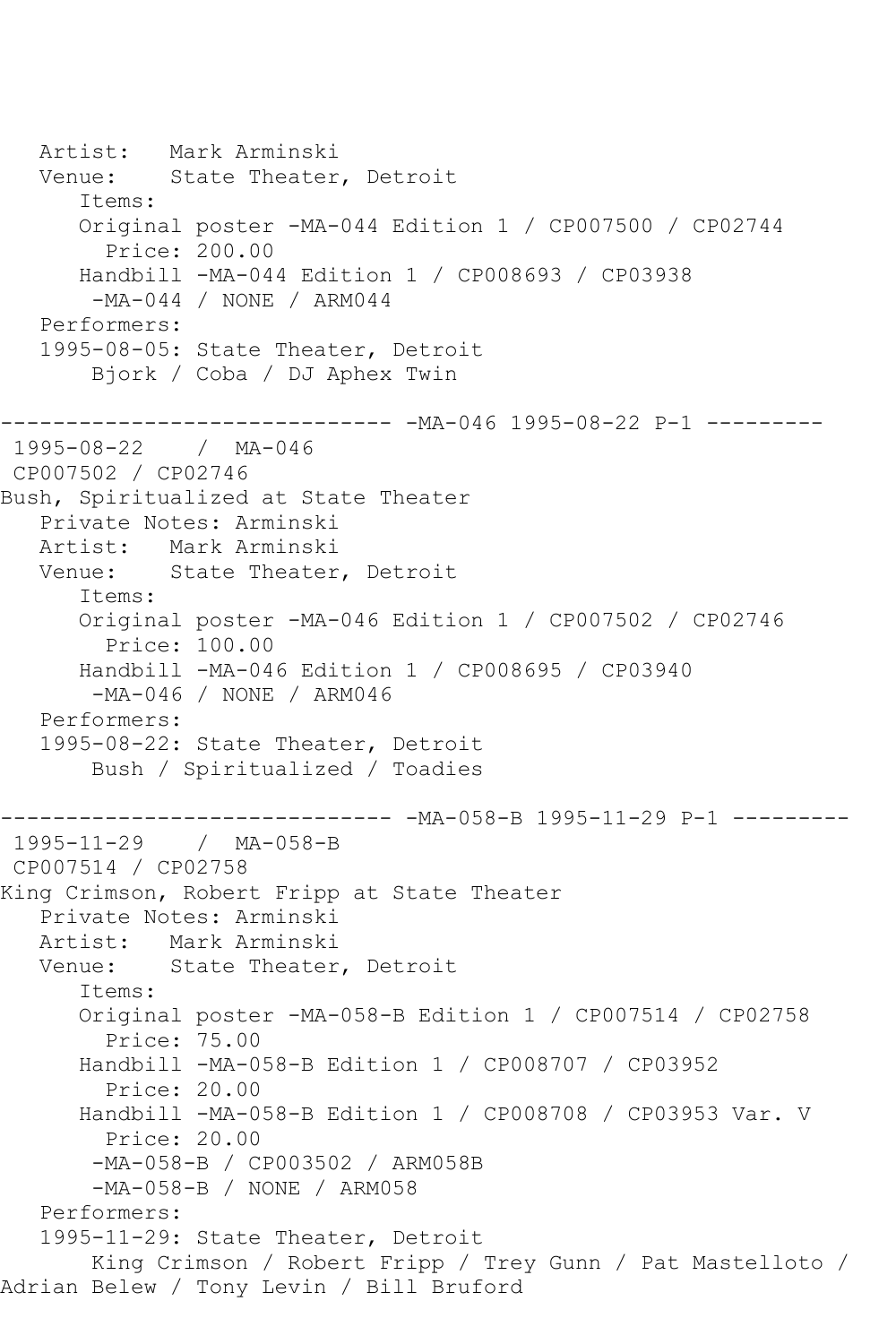------------------------------ -MA-060 1995-12-02 P-1 --------- 1995-12-02 / MA-060 CP007516 / CP02760 Detroit Music Awards: Mc Judy Tenuta, Thornetta Davis at State Theater Private Notes: Arminski Artist: Mark Arminski Venue: State Theater, Detroit Items: Original poster -MA-060 Edition 1 / CP007516 / CP02760 Price: 30.00 Handbill -MA-060 Edition 1 / CP008710 / CP03955 Price: 5.00 -MA-060 / NONE / ARM060 Performers: 1995-12-02: State Theater, Detroit Mc Judy Tenuta / Thornetta Davis / Big Chief / Harvey Thompson / Stewart Francke / Lucky Haskins / George Bedard / Charm Farm / Carl Craig / Kenny Larkin ------------------------------ -MA-9602 1996-03-03 P-1 --------- 1996-03-03 / MA-9602 CP007505 / CP02749 Oasis at State Theater Private Notes: Arminski Artist: Mark Arminski Venue: State Theater, Detroit Items: Original poster -MA-9602 Edition 1 / CP007505 / CP02749 Price: 150.00 Handbill -MA-9602 Edition 1 / CP008715 / CP03960 Price: 30.00 -MA-9602 / CP003540 / ARM9602 Performers: 1996-03-03: State Theater, Detroit Oasis ------------------------------ -MA-9608 1996-04-04 P-1 --------- 1996-04-04 / MA-9608 CP007527 / CP02771 Verve Pipe at Michigan Tour Poster -, MI Private Notes: Arminski Event: ritz Artist: Mark Arminski Venue: Michigan Tour Poster Items: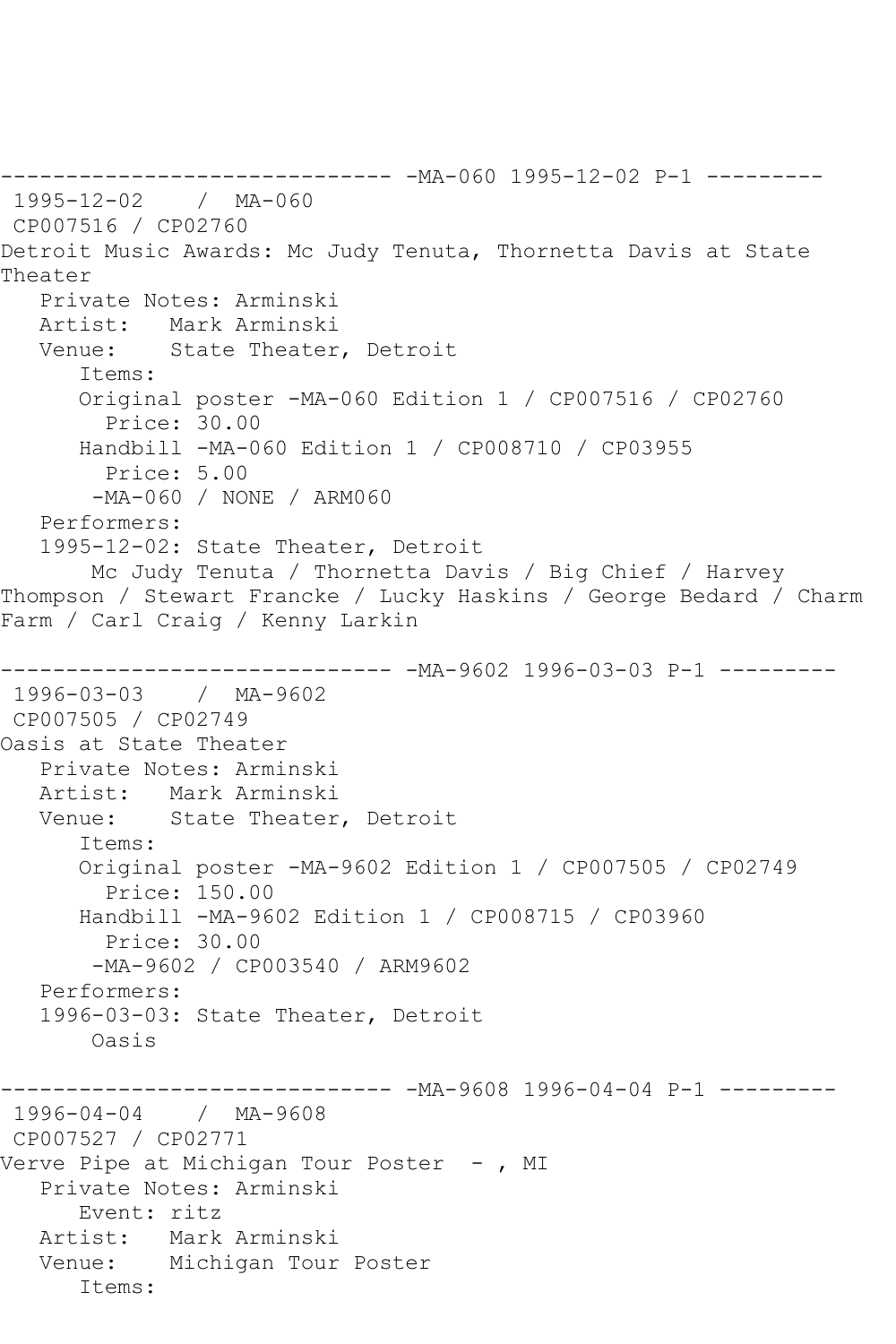Original poster -MA-9608 Edition 1 / CP007527 / CP02771 Price: 100.00 Handbill -MA-9608 Edition 1 / CP008721 / CP03966 Price: 5.00 -MA-9608 / CP003546 / ARM9608 Performers: 1996-04-04 1996-04-09: Michigan Tour Poster Michigan Tour Poster 1996-04-04: MSU Auditorium, East Lansing 1996-04-04: MSU Auditorium, East Lansing Verve Pipe / Verve Pipe 1996-04-05: State Theater, Kalamazoo 1996-04-05: State Theater, Kalamazoo Verve Pipe / Verve Pipe 1996-04-11: Orbit Room, Grand Rapids 1996-04-11: Orbit Room, Grand Rapids Verve Pipe / Verve Pipe 1996-04-13: Michigan Theater 1996-04-13: Michigan Theater Verve Pipe / Verve Pipe ------------------------------ -HESS-96-06 1996-04-14 P-1 --------- 1996-04-14 / HESS-96-06 CP006051 / CP01300 Iggy Pop at State Theater Notes: Printer: SF & A Private Notes: Derek Hess \$250 Artist: Derek Hess<br>Venue: State Thea State Theater, Detroit Items: Original poster -HESS-96-06 Edition 1 / CP006051 / CP01300 (10-1/2 x 33) Price: 250.00 -HESS-96-06 / CP012627 / DHIGGYPOP9606 -HESS-96-06 / NONE / DHIGGYPOP Performers: 1996-04-14: State Theater, Detroit Iggy Pop ------------------------------ 1996-04-25 P --------- 1996-04-25 / CP700433 / CP700433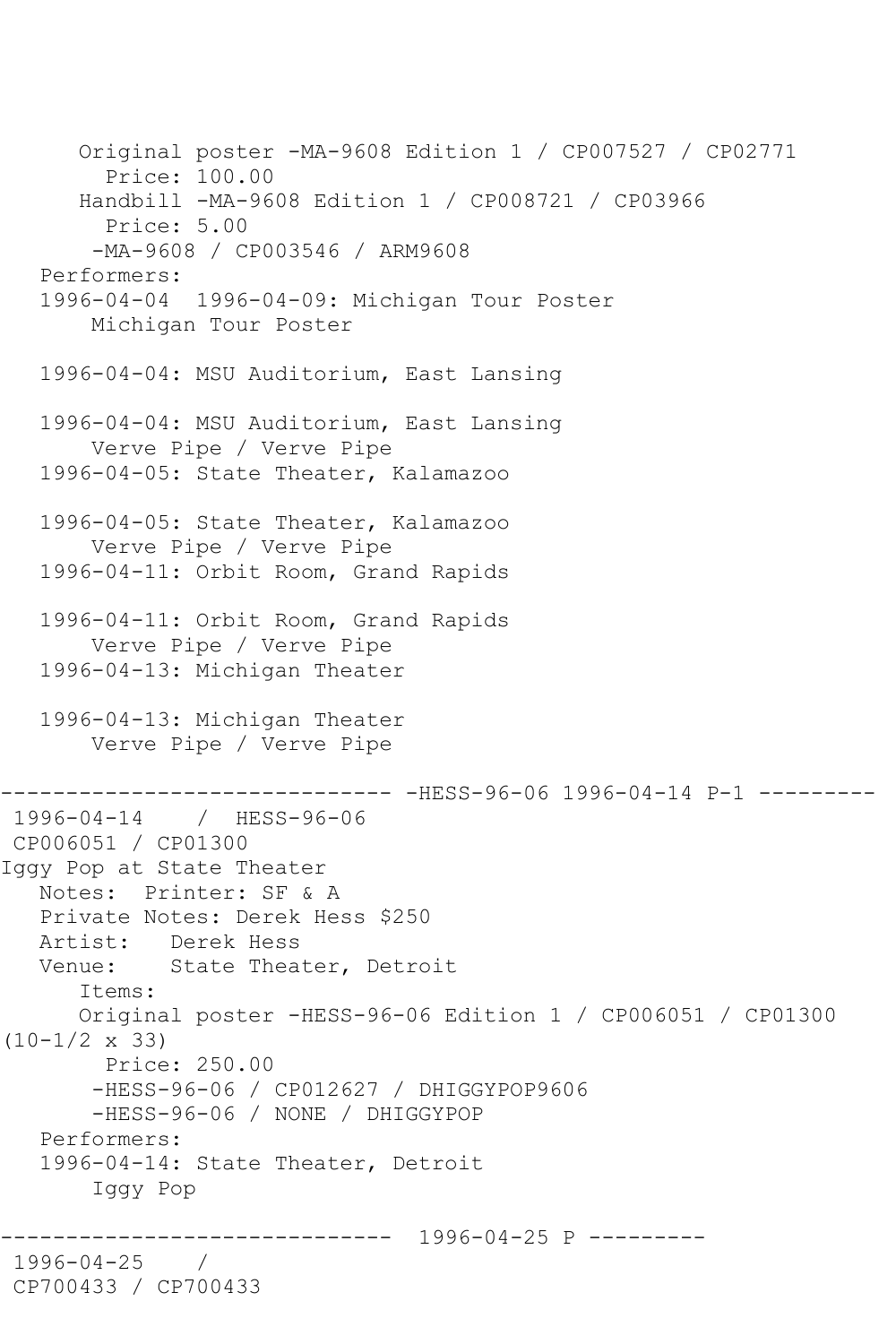Bad Religion, Dance Hall Crashers at State Theater Notes: This item appears in the book 'The Art of Modern Rock' as AMR # 079.2 Artist: Glenn Barr Venue: State Theater Items: Original poster / CP700433 / CP700433 (10 x 24) Performers: 1996-04-25: State Theater Bad Religion / Dance Hall Crashers / Unwriten Law ------------------------------ -MA-9620 1996-06-19 P-1 --------- 1996-06-19 / MA-9620 CP007539 / CP02783 Widespread Panic at State Theater Notes: This item appears in the book 'The Art of Modern Rock' as AMR # 080 Private Notes: Arminski Artist: Mark Arminski Venue: State Theater, Detroit Items: Original poster -MA-9620 Edition 1 / CP007539 / CP02783 Price: 150.00 Handbill -MA-9620 Edition 1 / CP008735 / CP03980 -MA-9620 / CP003560 / ARM9620 Performers: 1996-06-19: State Theater, Detroit Widespread Panic ------------------------------ -MA-9714 1997-04-25 P-1 --------- 1997-04-25 / MA-9714 CP007573 / CP02817 Detroit Music Awards: Mc Michael Moore, Sponge at State Theater, Detroit [Detroit, MI] Private Notes: Arminski Artist: Mark Arminski Venue: State Theater, Detroit Items: Original poster -MA-9714 Edition 1 / CP007573 / CP02817 Price: 40.00 Handbill -MA-9714 Edition 1 / CP008788 / CP04033 Price: 5.00 -MA-9714 / CP003595 / ARM9714 Performers: 1997-04-25: State Theater, Detroit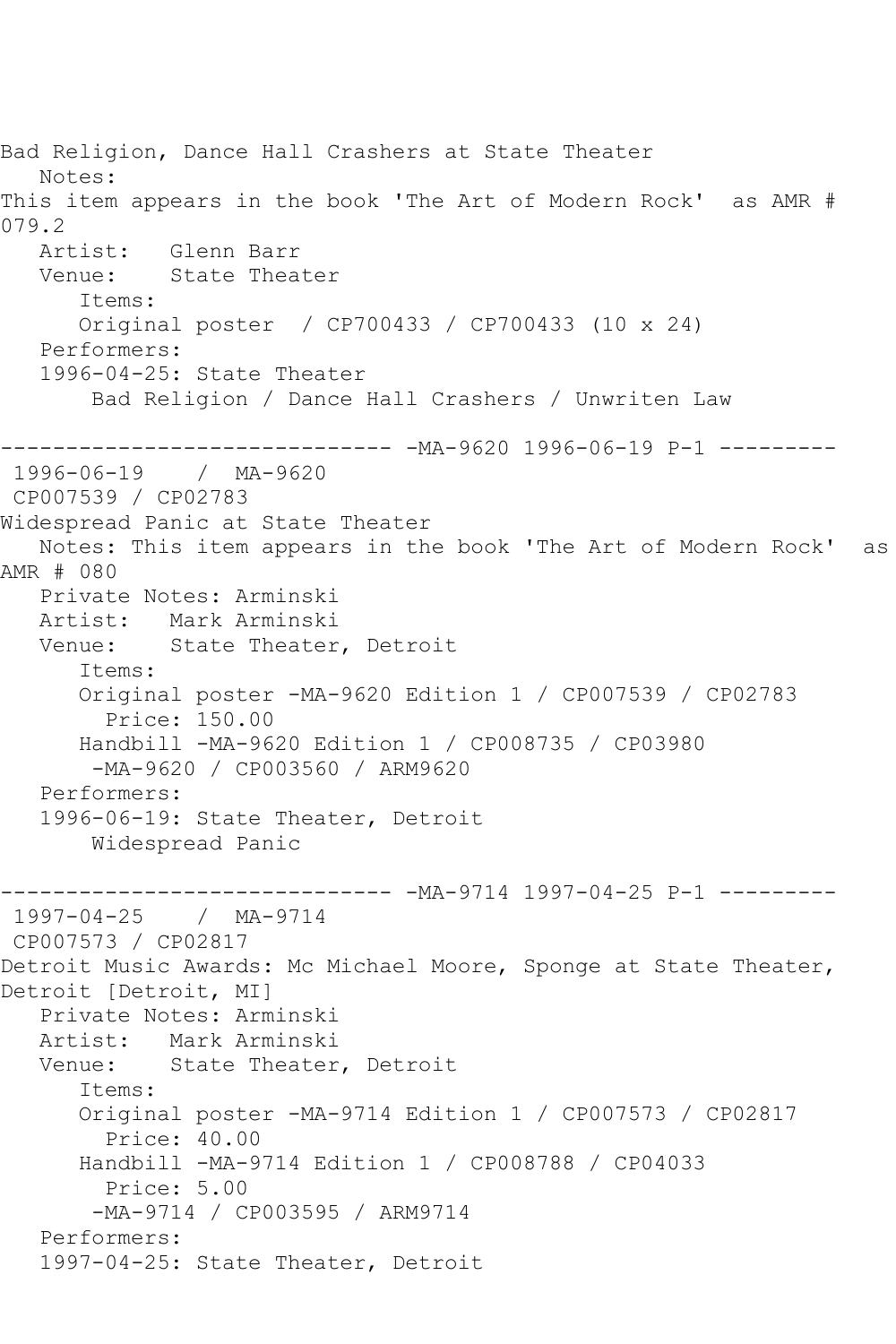Mc Michael Moore / Sponge / Howling Diablos / Kid Rock / Straight Ahead / Mudpuppy / Forbes Brothers / Jan Krist / Jill Jack / Sister Seed / Peter's Roch Mass Choir / Glenn Frey / Iggy Pop / Chuck Forbes / Hoarse / Speedball / Dodge Main / Robert Bradley's Blackwater Surprise / Motor Dolls / Getaway Cruiser ------------------------------ 1998-06-24 P --------- 1998-06-24 / CP700293 / CP700293 Prodigy at State Theater Notes: This item appears in the book 'The Art of Modern Rock' as AMR # 048.2 Artist: Emek Venue: State Theater Items: Original poster / CP700293 / CP700293 (21-1/2 x 30) Performers: 1998-06-24: State Theater Prodigy ------------------------------ 1998-10-02 P --------- 1998-10-02 / CP051437 / CP051437 Widespread Panic at State Theater -- Minneapolis Artist: Carolyn Ferris Venue: State Theater -- Minneapolis Items: Original poster / CP051437 / CP051437 Performers: 1998-10-02: State Theater -- Minneapolis Widespread Panic ------------------------------ 1998-11-16 P --------- 1998-11-16 / CP051802 / CP051802 Marilyn Manson, 12 Rounds at State Theater - Detroit, MI Artist: Emek Venue: State Theater, Detroit Items: Original poster / CP051802 / CP051802 Performers: 1998-11-16: State Theater, Detroit Marilyn Manson / 12 Rounds ------------------------------ 1998-11-18 P-1 --------- 1998-11-18 /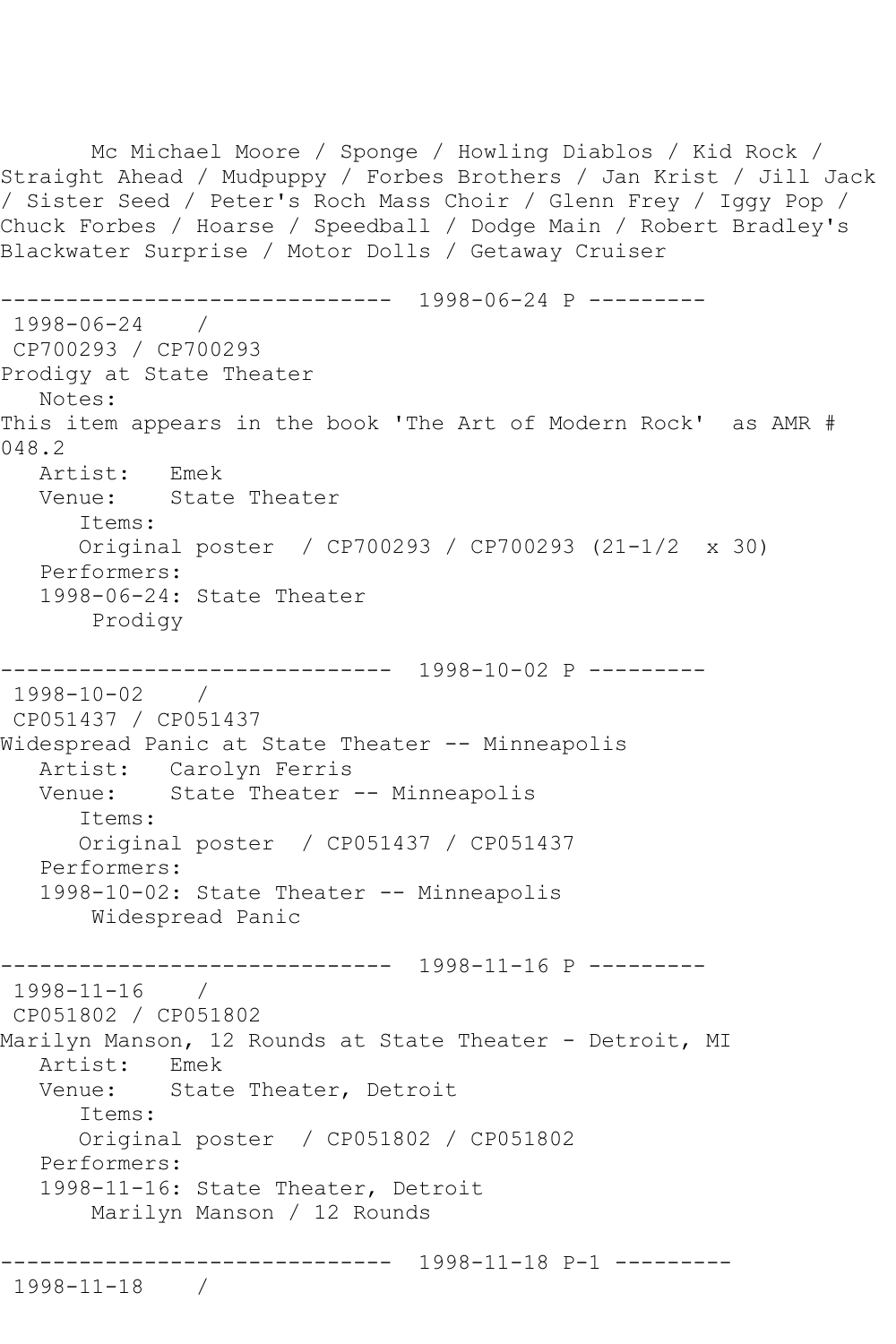CP021415 / XM19981118 Marilyn Manson at State Theater Venue: State Theater, Detroit Items: Original poster Edition 1 / CP021415 / XM19981118 / NONE / XM1998111 Performers: 1998-11-18: State Theater, Detroit Marilyn Manson ------------------------------ 19zz-04-14 P-1 ---------  $19zz-04-14$  / CP014740 / MARM555 Blues Traveler, Kindred Spirit at State Theater Venue: State Theater, Detroit Promoter: Prism Productions Items: Original poster Edition 1 / CP014740 / MARM555 Performers: 19zz-04-14: State Theater, Detroit Blues Traveler / Kindred Spirit ------------------------------ 19zz-04-25 P-1 --------- 19zz-04-25 / CP014445 / MARM250 Bad Religion, Dance Hall Crashers at State Theater Venue: State Theater, Detroit Items: Original poster Edition 1 / CP014445 / MARM250 Performers: 19zz-04-25: State Theater, Detroit Bad Religion / Dance Hall Crashers / Unwritten Law ------------------------------ 19zz-10-04 P-1 --------- 19zz-10-04 / CP014611 / MARM419 Sonic Youth, Royal Trux at State Theater Venue: State Theater, Detroit Items: Original poster Edition 1 / CP014611 / MARM419 Performers: 19zz-10-04: State Theater, Detroit Sonic Youth / Royal Trux ------------------------------ 19zz-10-06 P-1 --------- 19zz-10-06 / CP014020 / MAH144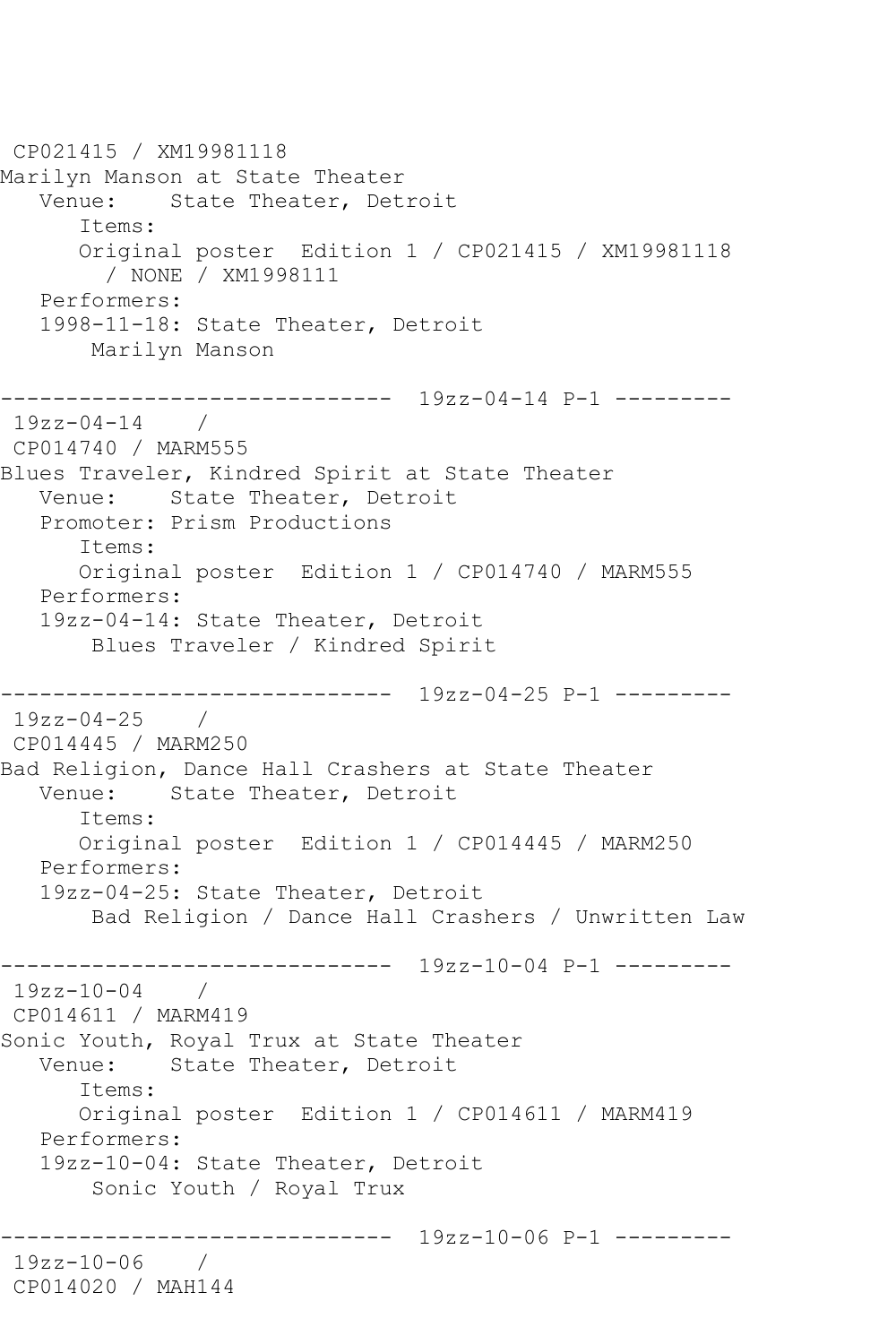Iggy Pop, Cop Shoot Cop at State Theater Venue: State Theater, Detroit Items: Original poster Edition 1 / CP014020 / MAH144 Performers: 19zz-10-06: State Theater, Detroit Iggy Pop / Cop Shoot Cop ------------------------------ 19zz-10-10 P --------- 19zz-10-10 t / CP051797 / CP051797 KMFDM at State Theater - Detroit, MI Artist: Emek Venue: State Theater, Detroit Items: Original poster / CP051797 / CP051797 Performers: 19zz-10-10 tue: State Theater, Detroit KMFDM ------------------------------ 19zz-11-23 P-1 --------- 19zz-11-23 / CP014384 / MARM188 Hatebreed, Danzig at State Theater Venue: State Theater, Detroit Promoter: Emusic Items: Original poster Edition 1 / CP014384 / MARM188 Performers: 19zz-11-23: State Theater, Detroit Hatebreed / Danzig / Samhaim ------------------------------ 19zz-11-25 P-1 --------- 19zz-11-25 / CP014656 / MARM468 Big Chief, Rollinghead Mouth at State Theater Event: Mind Over Motor: Detroit Muscle 1992 at The State Theater, Detroit Venue: State Theater, Detroit Items: Original poster Edition 1 / CP014656 / MARM468 Performers: 19zz-11-25: State Theater, Detroit Big Chief / Rollinghead Mouth / Fire-Breathin Transvestites / Bully Dancers

------------------- STDE-BGP-234 2000-02-27 P-1 ---------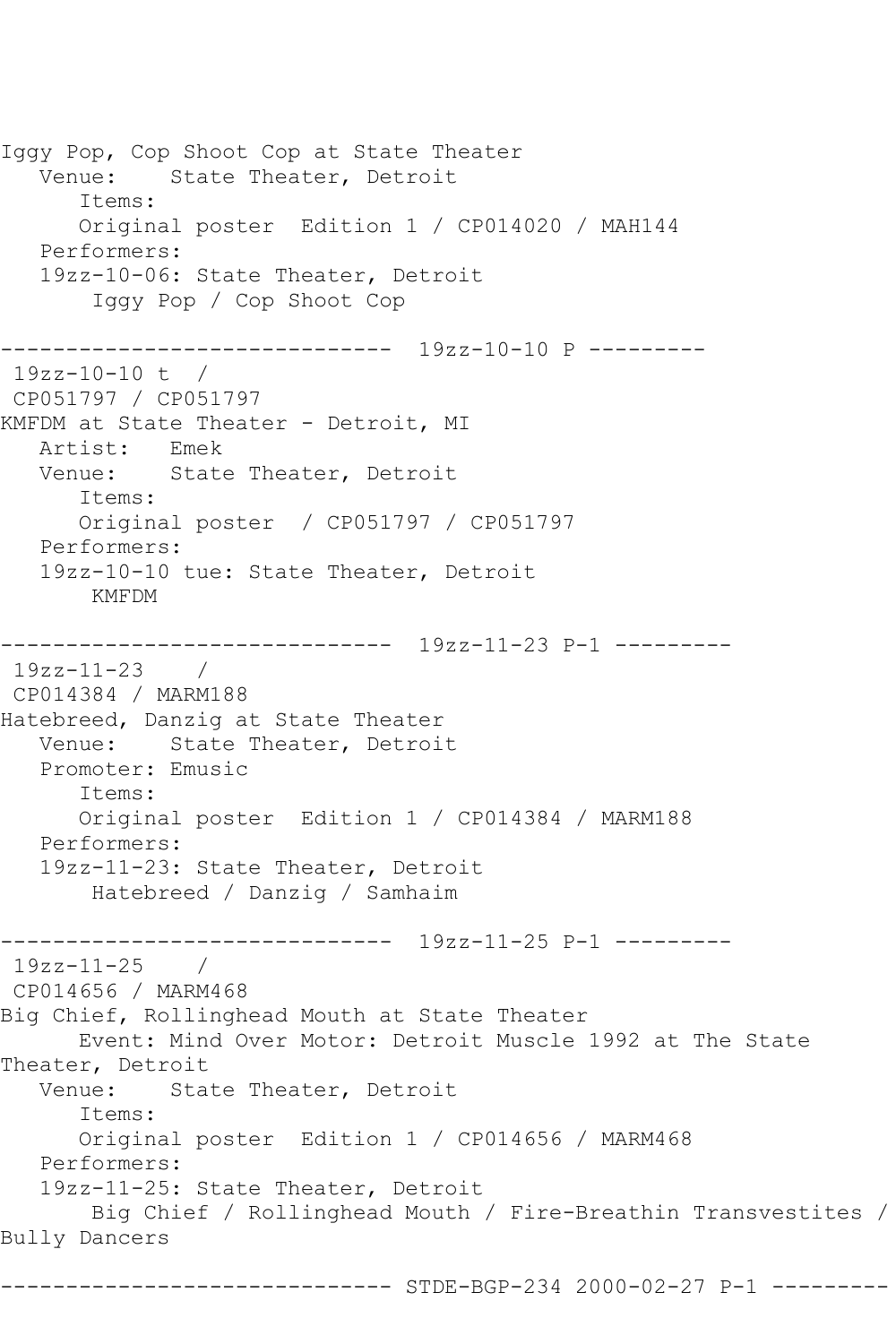```
2000-02-27 / STDE BGP-234
CP005467 / CP00716
Kids In the Hall National Tour 2000
   Private Notes: BGP-234
   Artist: Harry Rossit
   Venue: State Theater, Detroit
   Promoter: Bill Graham Presents BGP
       Items:
       Original poster STDE-BGP-234 Edition 1 / CP005467 / CP00716 
(13 \times 19 - 1/4) Price: 46.00
    Performers:
    2000-02-27: State Theater, Detroit
        Kids In the Hall
      ------------------------------ 2001-02-13 P ---------
2001-02-13 / 
CP050385 / CP050385
Icky Flix Tour
   Artist: Steven Cerio
   Venue: State Theater, Detroit
    Promoter: Noiseville / Ralph America
       Items:
       Original poster / CP050385 / CP050385
   Performers:
    2001-02-13: State Theater, Detroit
        Residents
    2001-02-14: Trocadero
        Residents
    2001-02-15: Beacon Theater
        Residents
    2001-02-17: Berklee Performance Center
        Residents
                          ------------------------------ -MA-2105 2001-05-20 P-1 ---------
2001-05-20 / MA-2105
CP007652 / CP02896
Iggy Pop, Buckcherry at State Theater
    Private Notes: Arminski
   Artist: Mark Arminski
   Venue: State Theater, Detroit
       Items:
       Original poster -MA-2105 Edition 1 / CP007652 / CP02896
         Price: 75.00
       Handbill -MA-2105 Edition 1 / CP008867 / CP04111
         Price: 2.00
   Performers:
```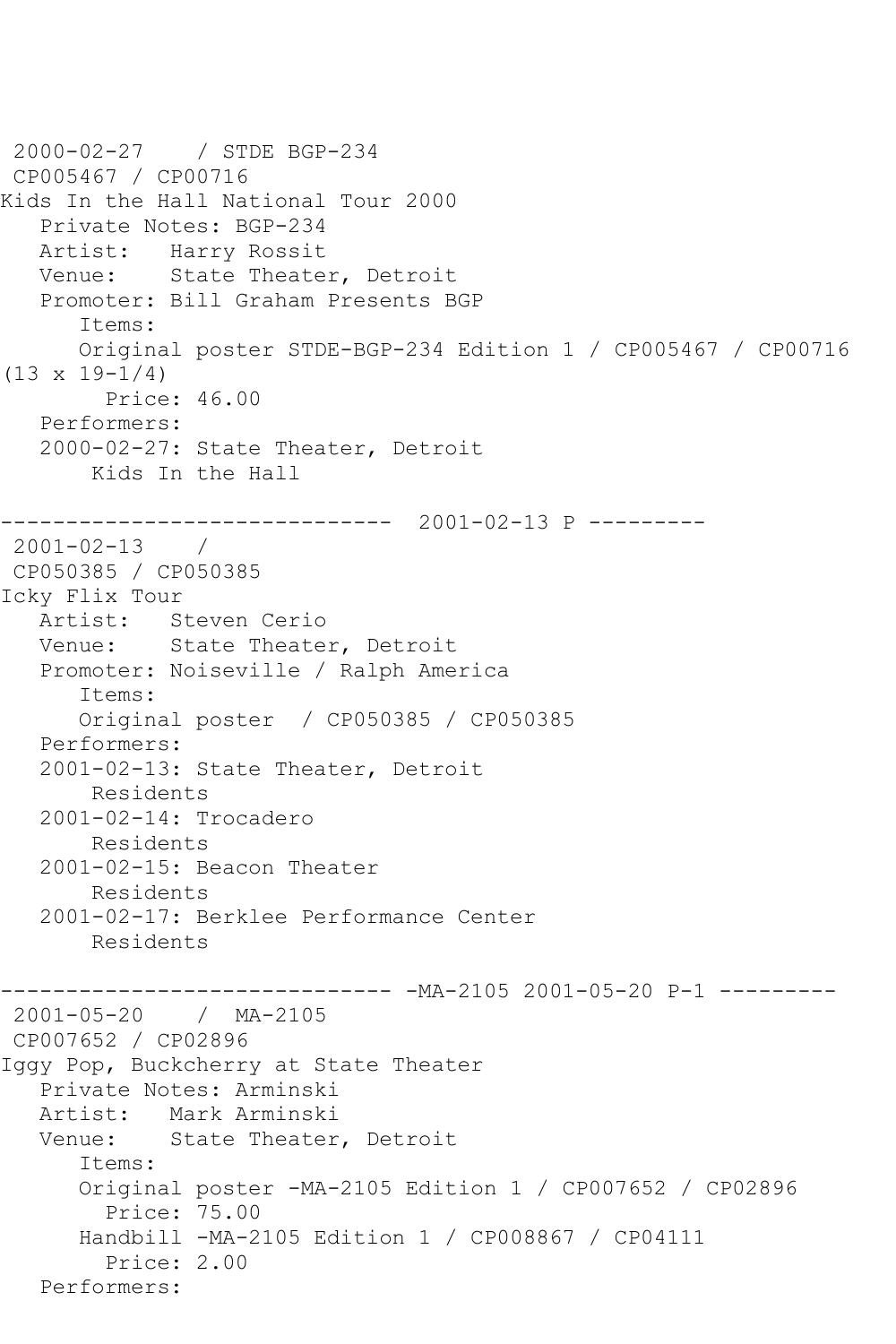2001-05-20: State Theater, Detroit Iggy Pop / Buckcherry ------------------------------ 2002-04-11 P --------- 2002-04-11 / CP030512 / NM10461 Sum 41, H2O at State Theater Venue: State Theater, Detroit Items: Original poster / CP030512 / NM10461 (12 x 24) Performers: 2002-04-11: State Theater, Detroit Sum 41 / H2O ------------------------------ 2003-11-07 P --------- 2003-11-07 / CP061755 / CP061755 B. B. King at State Theater Artist: Sean Carroll - Sandusky Bay Poster Works Venue: State Theater Items: Original poster / CP061755 / CP061755 Notes: Signed Limited Edition of 50 Performers: 2003-11-07: State Theater B. B. King ------------------------------ zzzz-01-25 P --------  $zzzz-01-25$  s / CP047079 / CP047079 Avail at State Theater Artist: Sash Venue: State Theater, Detroit Items: Original poster / CP047079 / CP047079 Performers: zzzz-01-25 sat: State Theater, Detroit Avail ------------------------------ zzzz-07-30 P -------- zzzz-07-30 t / CP061689 / CP061689 Pat Benatar at State Theater Artist: Sean Carroll - Sandusky Bay Poster Works Venue: State Theater Promoter: Mix 102.7 / National City Bank / Fireland Medical Center